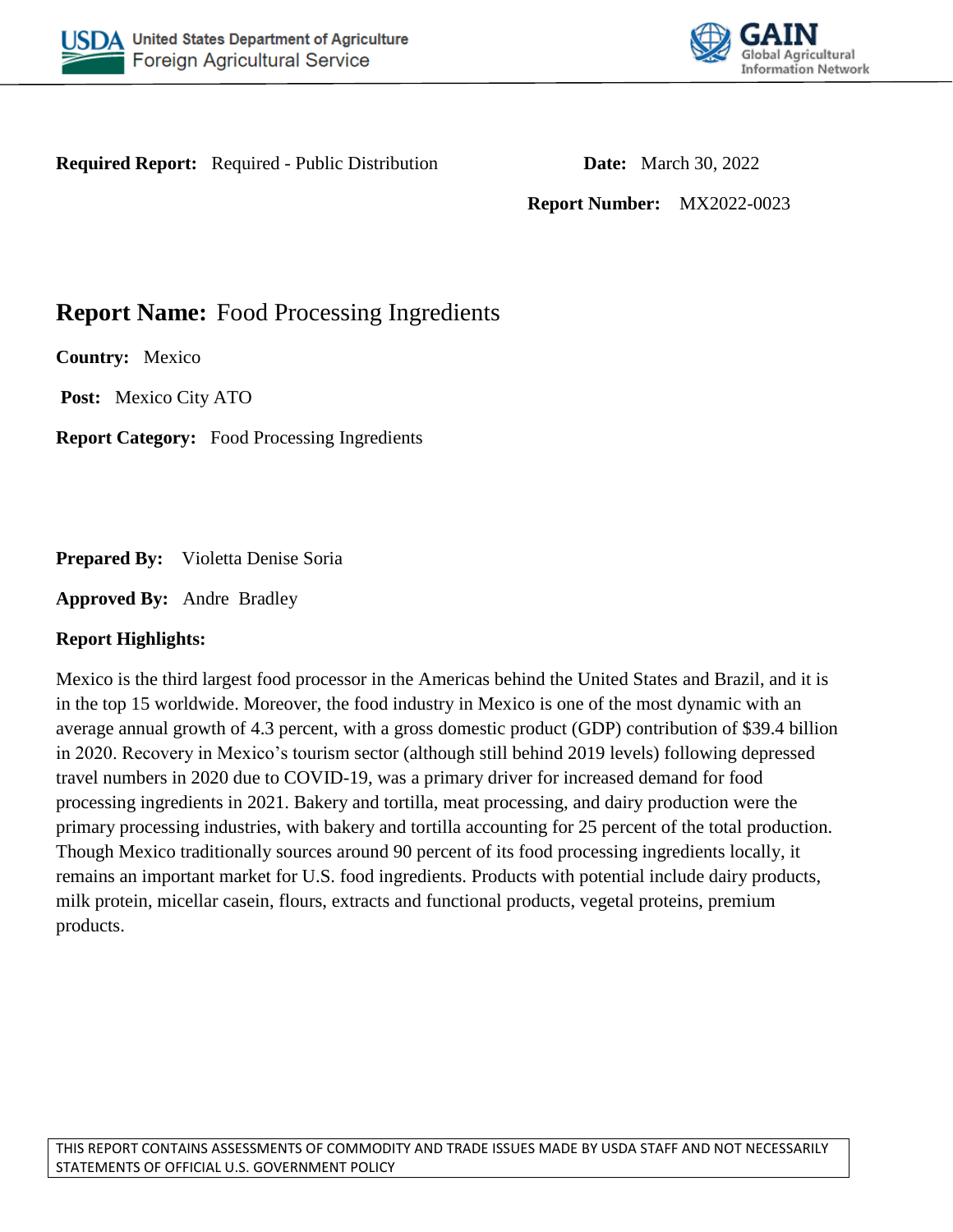### **Market Fact Sheet Mexico**

#### **Executive Summary**

The Mexican government expected a 6.3 percent growth in Mexico's GDP in 2021 following its contraction in 2020, but it fell short at only 5 percent. Mexico's top trading partner in 2021 was the United States, buying 82 percent of Mexican agricultural exports and supplying 69 percent of the country's agricultural imports [\(USDA ERS\)](https://www.ers.usda.gov/topics/international-markets-u-s-trade/countries-regions/usmca-canada-mexico/mexico-trade-fdi/). Mexico was the  $16<sup>th</sup>$  largest economy in the world in 2021 (one step down from 2019). The Mexican food and beverage industry contributed \$39.4 billion to its 2020 GDP.

#### **Origin of Mexico's Imports of consumer-oriented products (2021)**



#### **Food Processing**

According to the National Institute of Geography and Statistics [\(INEGI\)](https://datamexico.org/es/profile/industry/food-manufacturing), there are 216,685 economic units including offices, manufacturing plants, and distribution centers under the industry classification of "food and beverage manufacturing and processing." In the second half of 2021, 1.96 million people worked in this sector, of which 50.1 percent were women.

#### **Food Retail Industry**

According to the Mexican Association of Nationwide Retailers [\(ANTAD,](https://www.antad.net/informeanual/2020/estadisticas.html) 2020), there are 31 supermarket chains with a combined 3,435 stores. Additionally, there are 2,484 department stores and 62,377 specialized stores throughout Mexico. More than 56 percent of the retail market is covered by informal establishments (mobile street vendors and open public markets) which traditionally distribute local products. This remined the case despite the pandemic and associated lockdowns. ANTAD also reported that retail sales in supermarkets grew steadily by approximately 7.7 percent per year (2020).



#### **Contact Information:**

E- Mail: [AgMexico@usda.gov](mailto:AgMexico@usda.gov)

Or visit FAS Mexico's [website](https://mexico-usda.com.mx/) and the FAS [homepage.](https://www.fas.usda.gov/)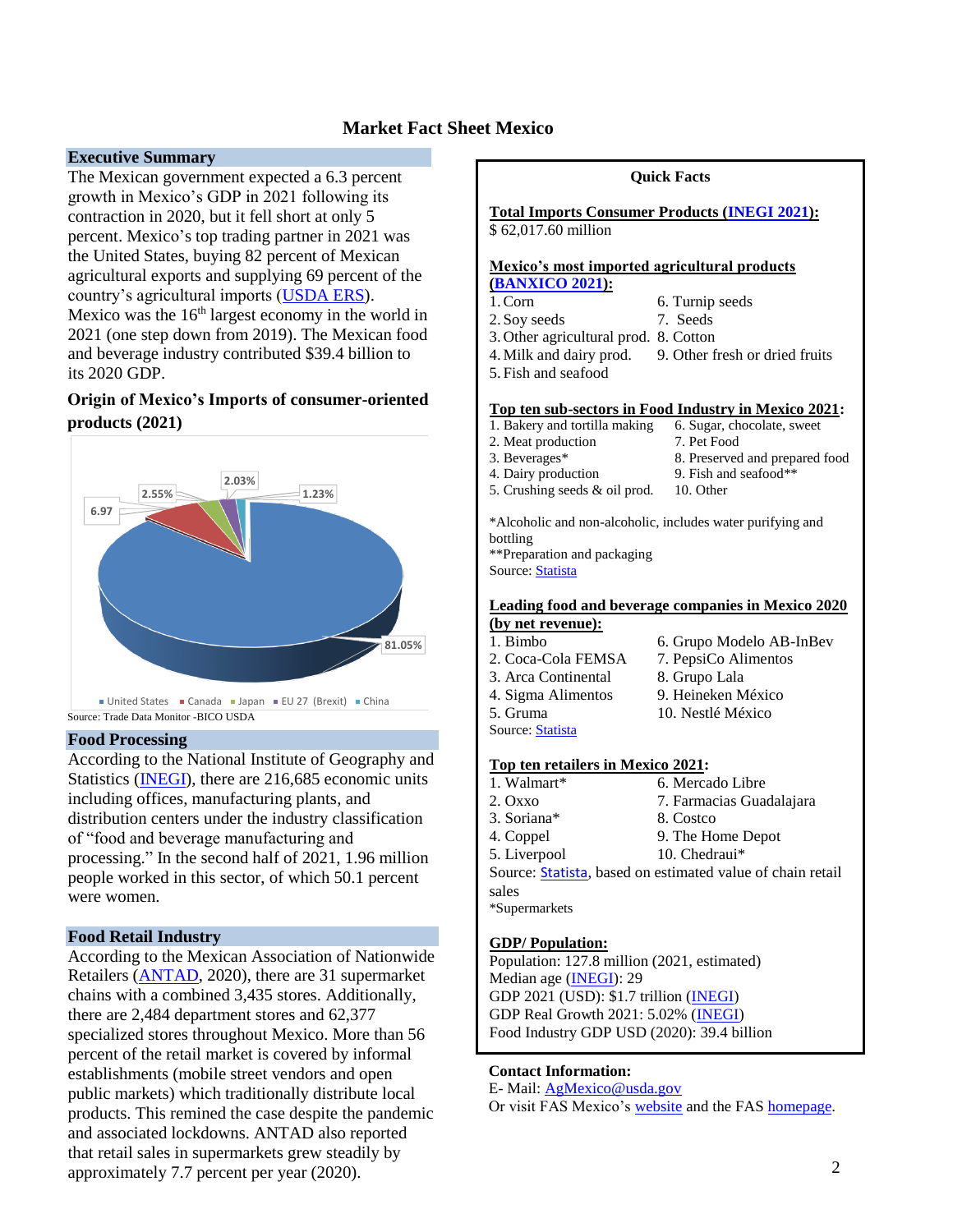### **SECTION I. MARKET SUMMARY**

Mexico is the third largest food processor in the Americas behind the United States and Brazil, and it is in the top 15 worldwide. The Mexican food processing industry in Mexico is one of the most dynamic with an average annual growth of 4.3 percent, and a 2020 GDP contribution of \$39.4 billion to Mexico's economy.

Despite the adversities brought on by the COVID-19 pandemic, GDP contraction in 2020, and rising inflation, Mexico was still one of the largest markets for U.S. agricultural and related products in 2021. The United States was Mexico's most prominent agricultural trading partner buying 82 percent of Mexican agricultural exports and supplying 69 percent of the country's agricultural imports<sup>1</sup>.

The United States exported \$6.8 billion<sup>2</sup> in processed food to Mexico in 2021, encompassed in the  $$26.5$  billion<sup>3</sup> in total agricultural and related exports. The most exported U.S. products by value were corn, soybeans, other horticultural products, pork, wheat, and vegetables and preparations. In 2021, the United States imported \$38 billion in agricultural products from Mexico (a 15 percent increase from 2020). The largest import categories were horticultural products (\$29 billion), sugar and tropical products (\$3.1 billion), livestock and meats (\$2.9 billion), and grains and feeds (\$2.1 billion). U.S. agricultural exports saw a year-to-year rebound of 39.2 percent in 2021, explained by the recovery of Mexican consumer demand and higher prices for some agricultural products. More information on trade of agricultural products can be found [here.](https://www.ers.usda.gov/topics/international-markets-u-s-trade/countries-regions/usmca-canada-mexico/mexico-trade-fdi/)



Mexico is experiencing a slow recovery following the COVID-19 pandemic and the forced lockdown that affected the Mexican economy in 2020-21. According to the Organization for Economic Cooperation and Development (OECD)<sup>4</sup>, the manufacturing sector—which is profoundly integrated in the world's value chains—has driven this recuperation, as well as the services sector's (including tourism) rebounding after a hard year, becoming the main drivers for economic growth. Many jobs that were lost during the pandemic have been recovered, almost to pre-pandemic levels. Mexico's economic recovery perspectives according to the OECD are summarized in Table 1.

 $\overline{\phantom{a}}$ 

<sup>1</sup> Source: [USDA Economic Research Service](https://www.ers.usda.gov/topics/international-markets-u-s-trade/countries-regions/usmca-canada-mexico/mexico-trade-fdi/)

<sup>2</sup> Source: USDA Global Agricultural Trade System Online. See full report as attachment.

<sup>&</sup>lt;sup>3</sup> Source: **USDA Global Agricultural Trade System** 

<sup>4</sup> Source: [Estudios Económicos de la OCDE México,](https://www.oecd.org/economy/panorama-economico-mexico/) February 2022.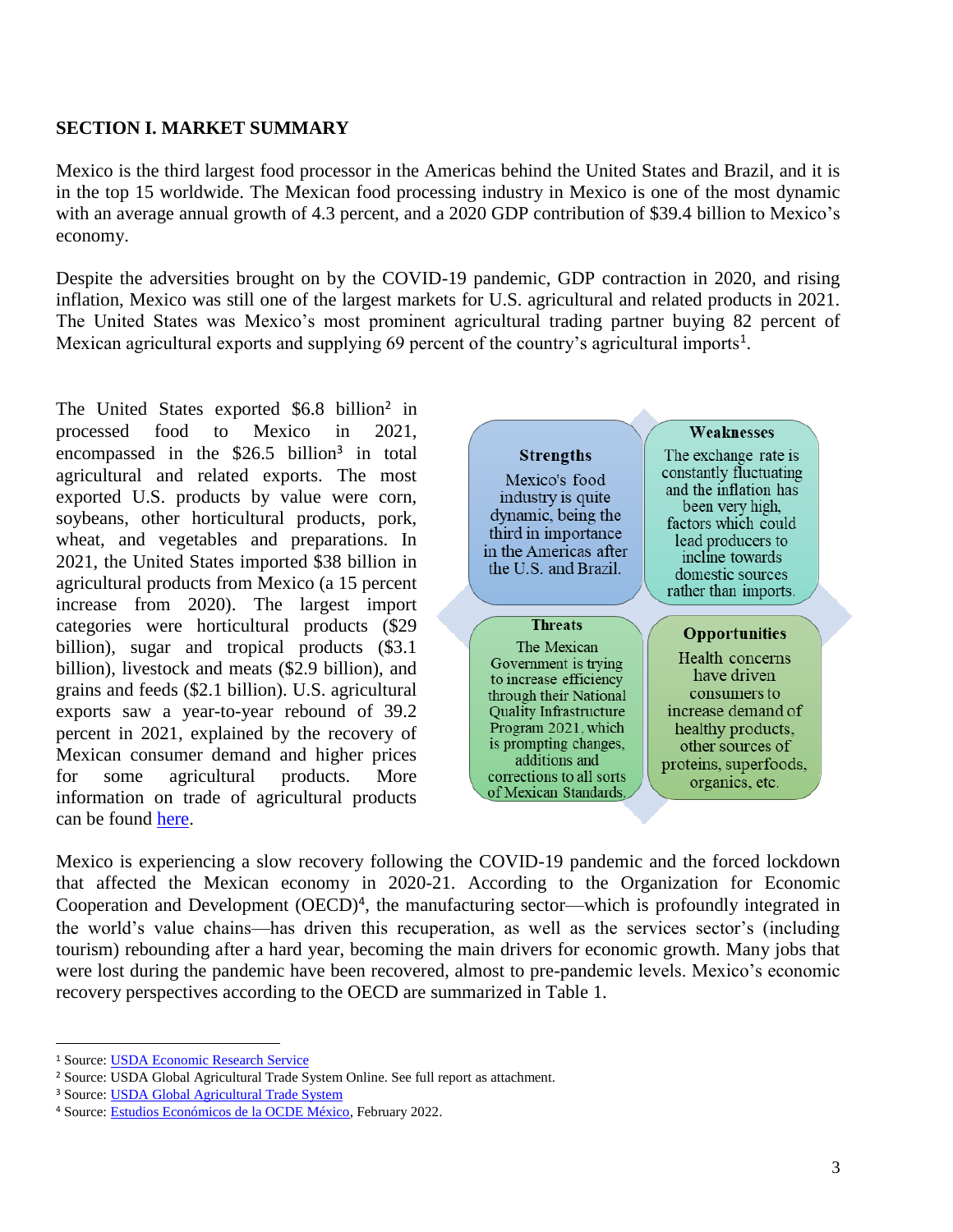|                             | 2020    | 2021 | 2022 | 2023 |
|-----------------------------|---------|------|------|------|
| <b>GDP</b>                  | $-8.2$  | 5.3  | 2.3  | 2.6  |
| Private consumption         | $-10.5$ | 7.3  | 2.0  | 2.3  |
| <b>Exports</b>              | $-7.3$  | 5.9  | 6.5  | 5.3  |
| <b>Imports</b>              | $-13.7$ | 14.6 | 6.0  | 5.8  |
| Unemployment rate           | 4.4     | 4.1  | 4.0  | 3.9  |
| <b>Consumer Price Index</b> | 3.4     | 5.7  | 5.4  | 3.4  |
| Public Debt (as % of GDP)   | 51.5    | 49.9 | 50.0 | 49.7 |

#### **Table 1. Mexico's Economic OECD Recovery Perspectives<sup>2</sup>**

Source: OECD, February 2022.

## **Key Market Drivers and Consumption Trends**

- 1. Mexico is a price-sensitive market overall. Even while some consumers are willing to pay for premium quality products, in times of hardship (such as during the pandemic), they will opt for cheaper substitutions based on the needs of the family. The Mexican market can be divided in two segments:
	- a. High-end consumers: members of high and middle socioeconomic levels demanding their products have both quality and function (which are predominantly imported products).
	- b. Regular consumers: members of middle-to-low socioeconomic levels mainly purchasing based on price points, especially when prices rise due to high inflation as is the case in early 2022. (It is important to remember that 44.9 percent of the population lives in moderate poverty<sup>5</sup>, a situation was aggravated by the pandemic).
- 2. The pandemic elevated the demand for products perceived as healthy, such as gluten/soy free, vegan, sugar free, organic, cosher, fat free, keto, superfoods, vitamins, supplements, etc. People are more health-conscious and are willing to change their eating and exercise habits to be healthier.
- 3. Pandemic-driven social distancing and working from home also increased the need and demand for prepared, pre-packaged foods and savory (healthy and not so healthy) snacks.
- 4. Because of the pandemic, Mexico has seen growth in the development and use of e-commerce and food delivery apps.
- 5. Young consumers are concerned about their ecologic fingerprint and favor socially responsible companies whenever possible.
- 6. Most consumers rely less on brand names. They purchase products that suit their lifestyle and provide them with a sense of happiness.

 $\overline{a}$ 

<sup>&</sup>lt;sup>5</sup> Source: **El Economista**, with data from CONEVAL.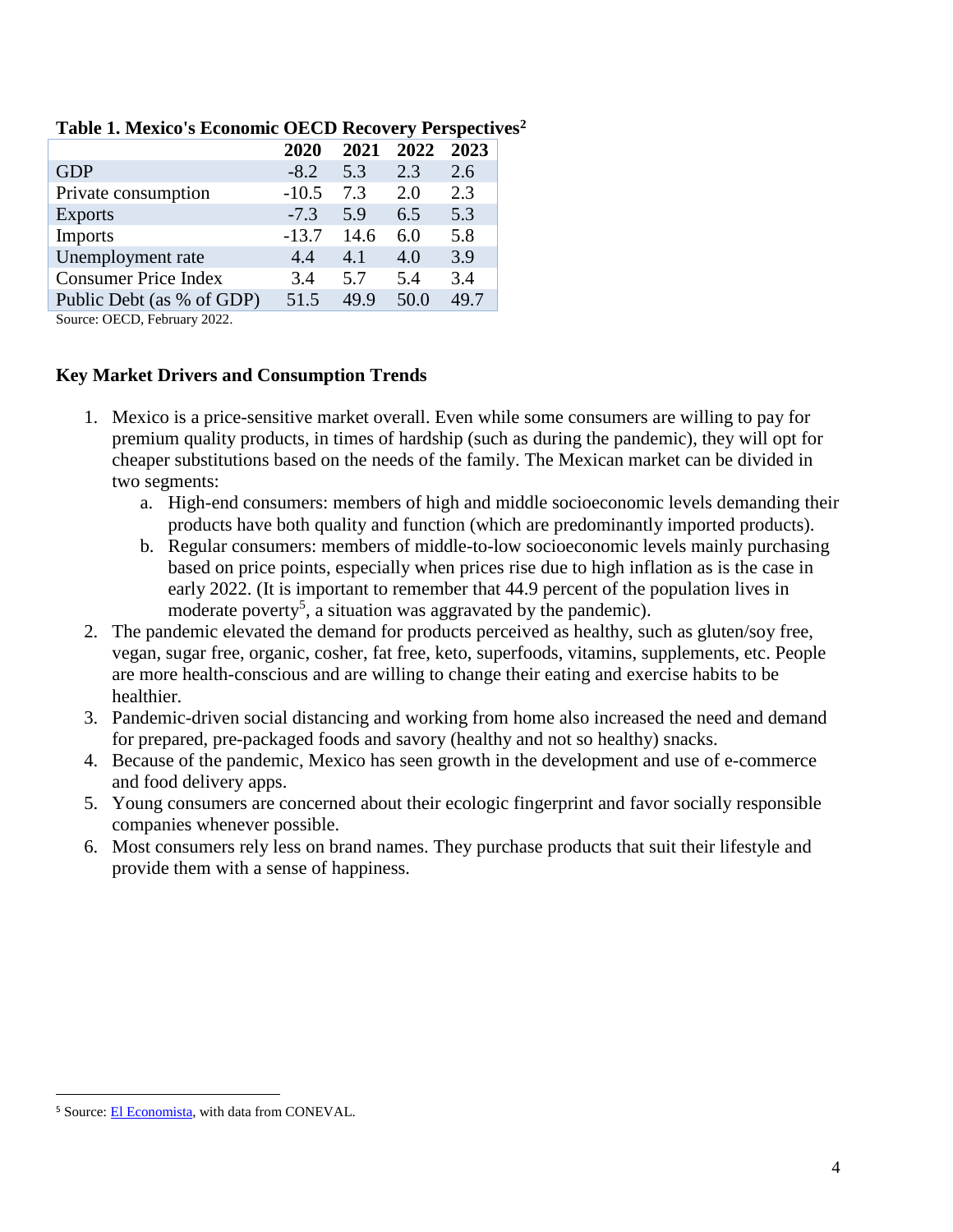# **Advantages and Challenges Facing U.S. Foods**

| <b>ADVANIAGES</b>                                                                                                                                                                                                                                                                                                                                      | <b>UTALLENGES</b>                                                                                                                                                                                                                                                                                                                                                                                                                               |
|--------------------------------------------------------------------------------------------------------------------------------------------------------------------------------------------------------------------------------------------------------------------------------------------------------------------------------------------------------|-------------------------------------------------------------------------------------------------------------------------------------------------------------------------------------------------------------------------------------------------------------------------------------------------------------------------------------------------------------------------------------------------------------------------------------------------|
| The first and most obvious advantage continues to<br>be geography. Continued industry-wide and<br>government investments in the supply chain<br>ensures better infrastructure and logistics. This<br>complements the existing and extensive logistic<br>networks between the United States and Mexico,<br>including trains, trucks, planes, and ships. | The implementation of new Mexican Official<br>Standards, such as the front-of-pack labeling<br>requirement, represents a challenge not only for<br>U.S. companies, but also for local companies. In<br>order to better regulate the market, Mexican<br>authorities are changing or creating standards that<br>apply to both domestic and imported products,<br>some of which spurs an investment of time and<br>money on the part of companies. |
| Increased awareness in health and body care<br>creates greater demand for products perceived as<br>healthful, giving U.S. products an advantage. This<br>advantage has increased due to the pandemic and<br>people's choice to take better care of themselves.                                                                                         | The COVID-19 pandemic and is affiliated social<br>distancing measures play a significant role in<br>driving hotels, bars and restaurants to close. 2021<br>brought some recovery but not to pre-pandemic<br>levels. Authorities estimate a full recovery of this<br>economic sector by 2023.                                                                                                                                                    |
| Mexican retailers, hotels, and restaurant chains are<br>very familiar with U.S. products and what the U.S.<br>brand signifies regarding quality and best<br>practices. Americans compose the great majority<br>of tourism coming into Mexico, it is advantageous<br>for companies to offer them the same standards<br>they would find at home.         | Local manufacturers are adapting quickly to meet<br>retail and hospitality industry needs and<br>specifications, bringing new competition to U.S.<br>products.                                                                                                                                                                                                                                                                                  |
| Industry practices are becoming more<br>sophisticated, resulting in more reliable cold chain<br>distribution for wider nationwide penetration and<br>increased use of technology.                                                                                                                                                                      | While cold chain distribution is now available<br>nationwide, it lacks penetration throughout the<br>lower levels of the distribution chain, especially in<br>the underdeveloped parts of southern Mexico.                                                                                                                                                                                                                                      |
| The shared border between the United States and<br>Mexico gives U.S. exporters a competitive<br>logistical advantage over other third country<br>suppliers particularly in regard to addressing<br>smaller or time-sensitive demand.                                                                                                                   | With Mexico's food distribution network<br>continuing to improve and with further<br>implementation of new trade agreements,<br>Mexico's market is becoming attractive for other<br>countries, which means more competition for U.S.<br>products.                                                                                                                                                                                               |

# **ADVANTAGES CHALLENGES**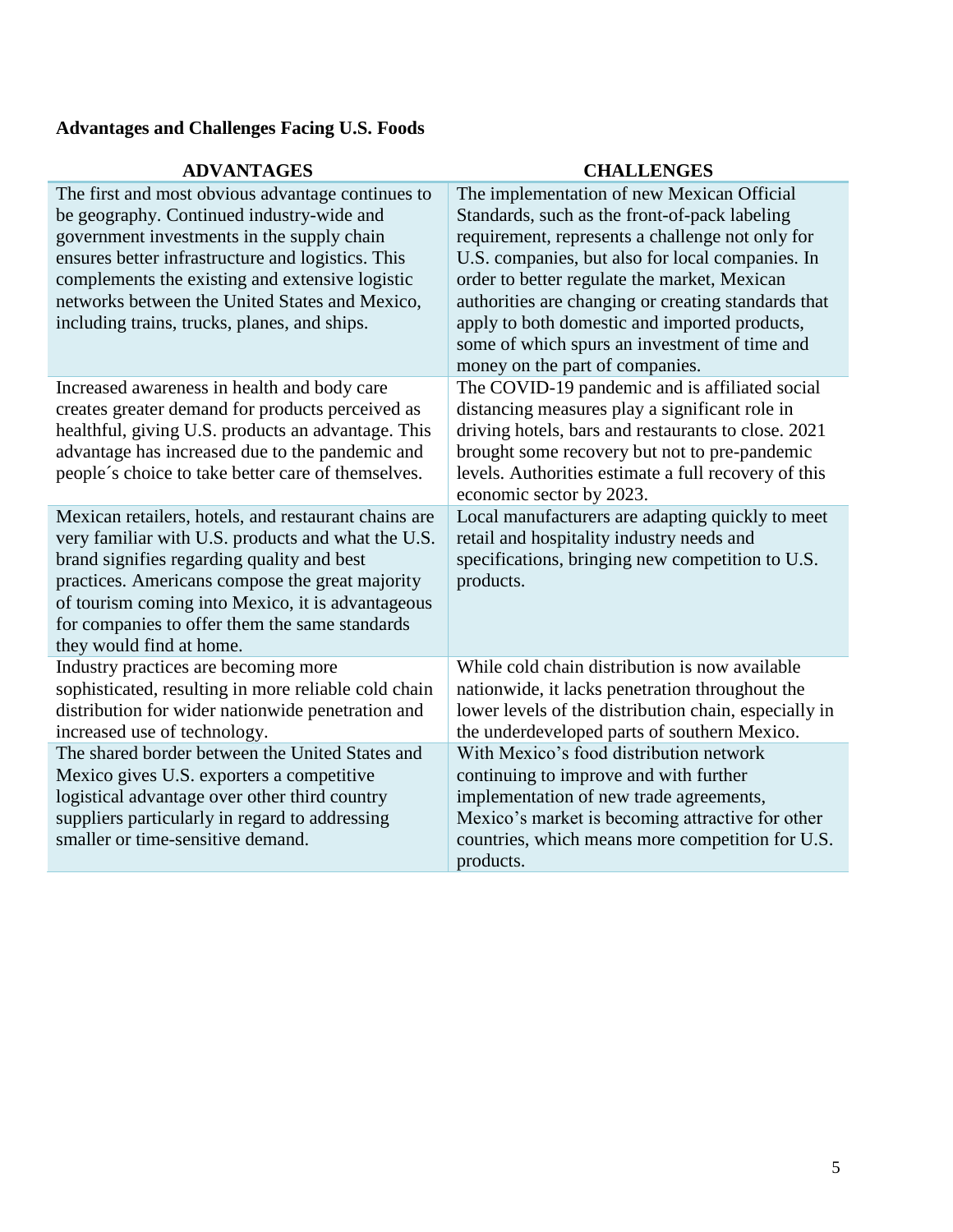## **SECTION II. ROADMAP FOR MARKET ENTRY**

Many U.S. companies seeking to export to Mexico attend trade shows such as [Abastur](https://www.abastur.com/es/home.html) (hospitality), [ANTAD](https://expoantad.com.mx/) (retail), and the [Food Tech Summit & Expo](https://thefoodtech.com/summit-expo/) (ingredients). Evidently, COVID-19 changed the way these events are organized (most of them had to be cancelled in 2020/2021 or had to adopt a hybrid format). Nevertheless, these shows provide ideal opportunities to gain insight into the Mexican market, establish new contacts, and get to know buyers, potential business partners, importers, and distributors.

In addition to recognizing the differences between the Mexican and U.S. [business culture,](https://www.trade.gov/mexico-country-commercial-guide) it is important for U.S. exporters to consider regional purchasing patterns. Some products might fit perfectly in certain regions but not in the whole country. For example, turkey meat is widely consumed in southern Mexico and the Yucatan Peninsula throughout the year in traditional dishes, while in other regions, consumption is lower or seasonal (mainly around Christmas).

It is important for U.S. companies to find an experienced and professional importer or distributor as a local partner. Distributors or importers will help with issues related to regulations, procedures, labeling, and customs clearance. Large hotel and restaurant chains have their own purchasing and importing departments. Companies attempting to approach large chains should have enough production capacity to meet the large product volumes required. We encourage you to check our [Exporter Guide](https://apps.fas.usda.gov/newgainapi/api/Report/DownloadReportByFileName?fileName=Exporter%20Guide_Mexico%20City%20ATO_Mexico_12-31-2021) 2021 and [Food Processing Ingredients 2021](https://apps.fas.usda.gov/newgainapi/api/Report/DownloadReportByFileName?fileName=Food%20Processing%20Ingredients_Mexico%20CIty%20ATO_Mexico_03-30-2021) reports. Other reports that might be of interest are the [Food and](https://apps.fas.usda.gov/newgainapi/api/Report/DownloadReportByFileName?fileName=Food%20and%20Agricultural%20Import%20Regulations%20and%20Standards%20Export%20Certificate%20Report_Monterrey%20ATO_Mexico_12-31-2021)  [Agricultural Import Regulations and Standards Export Certificate](https://apps.fas.usda.gov/newgainapi/api/Report/DownloadReportByFileName?fileName=Food%20and%20Agricultural%20Import%20Regulations%20and%20Standards%20Export%20Certificate%20Report_Monterrey%20ATO_Mexico_12-31-2021) and the [Food and Agricultural Import](https://apps.fas.usda.gov/newgainapi/api/Report/DownloadReportByFileName?fileName=Food%20and%20Agricultural%20Import%20Regulations%20and%20Standards%20Country%20Report_Monterrey%20ATO_Mexico_12-31-2021)  [Regulations and Standards Country Report.](https://apps.fas.usda.gov/newgainapi/api/Report/DownloadReportByFileName?fileName=Food%20and%20Agricultural%20Import%20Regulations%20and%20Standards%20Country%20Report_Monterrey%20ATO_Mexico_12-31-2021) In addition, the Agricultural Trade Office (ATO) in Mexico City launched a series of educational videos that are available on the [ATO's website.](https://mexico-usda.com.mx/)

Additional information on product requirements, labeling issues, and other relevant topics is available via the [FAS GAIN system.](https://gain.fas.usda.gov/) Exporters can find a government´s simplified export process guide [here](https://www.trade.gov/simplified-process-exporting-mexico) and relevant information about United States-Mexico-Canada Agreement (USMCA) [here.](https://www.trade.gov/usmca)

## **SECTION III: COMPETITION**

The Mexican processed food industry traditionally sources close to 90 percent of its supplies from local suppliers. These supplies include fruits, vegetables, cartons, glass, plastic, and tinplate. Domestically produced products have certain competitive advantages, such as a better understanding of the local industry and its needs and logistical advantages due to their closeness, but small players may face issues of quality, traceability, or lack of ability to meet larger quantity orders. The remaining supplies are imported mainly from the United States, Canada, Japan, the European Union, China, and Chile.

The United States remains the main supplier of processing ingredients to Mexico. The U.S. industry has a good reputation in the Mexican market for its consistent quality, stable supply, and proximity. While third-party countries (such as the European Union, Japan, Chile, Brazil, Uruguay, etc.) continue to make inroads in various processing ingredient sectors such as poultry, dairy and rice, the United States maintains its commercial, geographical, and logistical advantages. For example, a U.S. exporter may be able to ship one truckload or train car for an urgent order, while such a small shipment would not be economically/logistically viable via a third-party country, who would rather ship multiple containers or a complete shipload.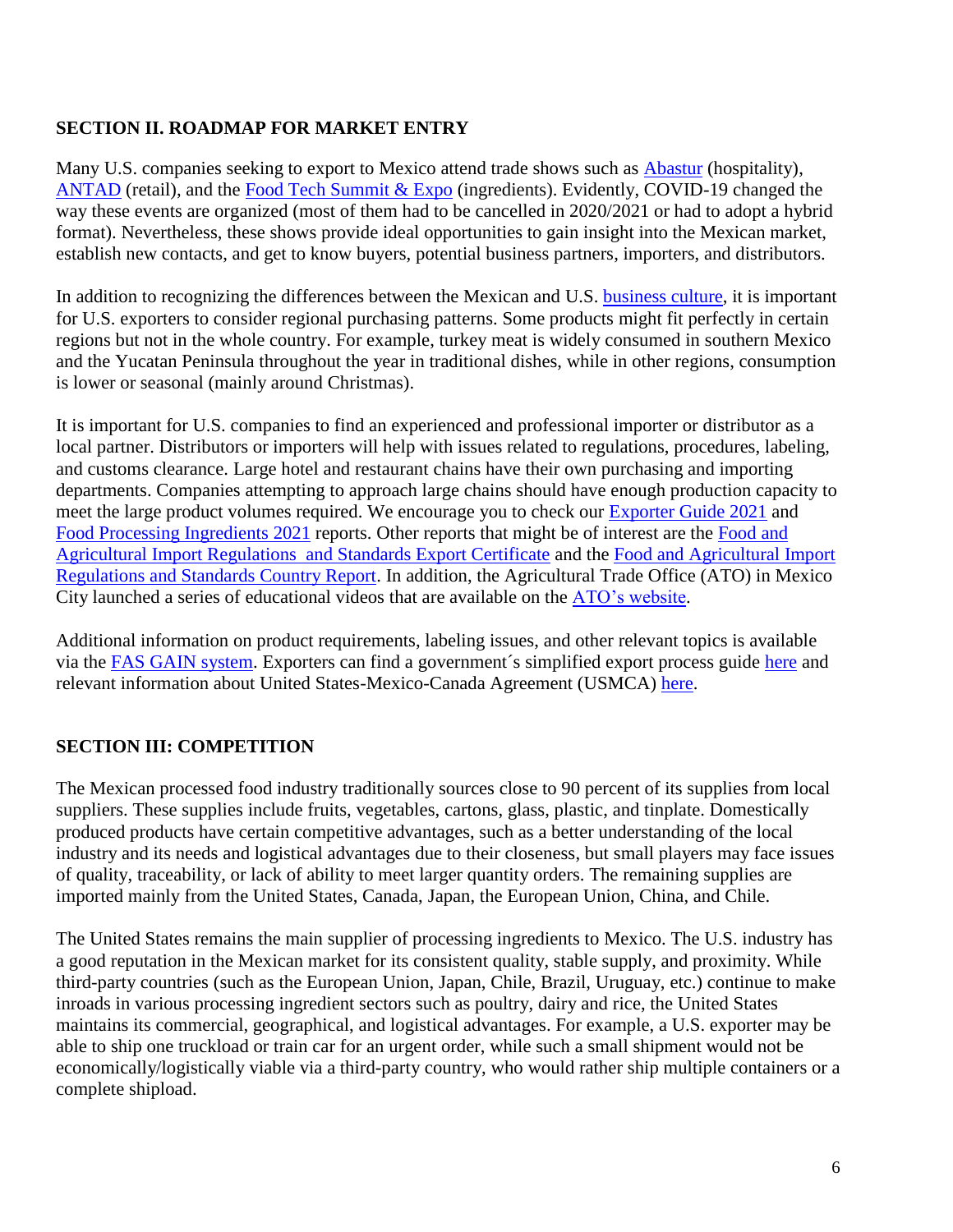International trade improvements, including the resolution of the supply chain crisis, will be fundamental in the medium-term aftermath of the COVID-19 pandemic and will be substantial to economic recovery. Since joining the North American Free Trade Agreement (NAFTA) in 1994, Mexico has negotiated 13 trade agreements with 50 countries, including the Comprehensive and Progressive Agreement for Trans-Pacific Partnership (CPTPP) that went into force in December 2018 in Canada, Australia, Japan, Mexico, New Zealand, and Singapore.

The renegotiated USMCA came into force in July 2020. This update to NAFTA means more inclusive and responsible trade, a chance to strengthen the competitiveness of Mexico and the region, and the opportunity to maintain certainty for trade and investment. Mexico is also in the process of updating their free trade agreement (FTA)with the European Union (its main trade partner after the United States), expected to be ratified in 2023, and agreed to work on a FTA with the U.K. (December 2020) to give continuity to the trade relationship after Brexit (additionally, the U.K. is also in negotiations to join CPTPP<sup>6</sup>).

| <b>Product</b><br><b>Category</b>     | <b>Imports (USD</b><br>millions)<br><b>Jan-Nov 2021</b>     | <b>Main Suppliers</b><br>(by value)         | <b>Strengths of Key</b><br><b>Supplier</b>                                                 | <b>Advantages or</b><br><b>Disadvantages of</b><br><b>Local Suppliers</b>                                                                                      |
|---------------------------------------|-------------------------------------------------------------|---------------------------------------------|--------------------------------------------------------------------------------------------|----------------------------------------------------------------------------------------------------------------------------------------------------------------|
| Milk Powder<br>HS 040210              | \$908.79<br>29.34% as<br>compared to same<br>period of 2020 | 1. United States<br>2. France<br>3. Canada  | <i>*Distance</i><br>*Availability<br>*Quality<br><b>Standards</b><br>*Regional<br>products | *Challenged by<br>milk quality and<br>drying facility<br>capacity<br>*Price/political<br>issues with the<br>government food<br>assistance program<br>(LICONSA) |
| Chocolate &<br>Cocoa<br><b>HS1806</b> | \$243.31<br>22.53% as<br>compared to same<br>period of 2020 | 1. United States<br>2. Canada<br>3. Germany | Good awareness<br>about the quality<br>and high standards<br>of the ingredients            | *8% IEPS (Special<br>Tax over<br>Production and<br>Services) imposed<br>on high calorie<br>food<br>* There is cocoa<br>production in<br>southern Mexico.       |
| Spices<br><b>HS 0910</b>              | \$6.63<br>32.53% as<br>compared to same<br>period of 2020   | 1. India<br>2. United States<br>3. Spain    | *Excellent<br>regional products<br>and big tradition<br>of consumption by<br>local market  | Certain products<br>not available<br>domestically                                                                                                              |

#### **Competitive Situation for Selected Food Ingredients During 2021**

 $\overline{a}$ 

<sup>6</sup> Source: [Milenio.](https://www.milenio.com/opinion/lord-mayor-vincent-keaveny/columna-lord-mayor-vincent-keaveny/reino-unido-mexico-estrechan-lazos-comerciales-financieros)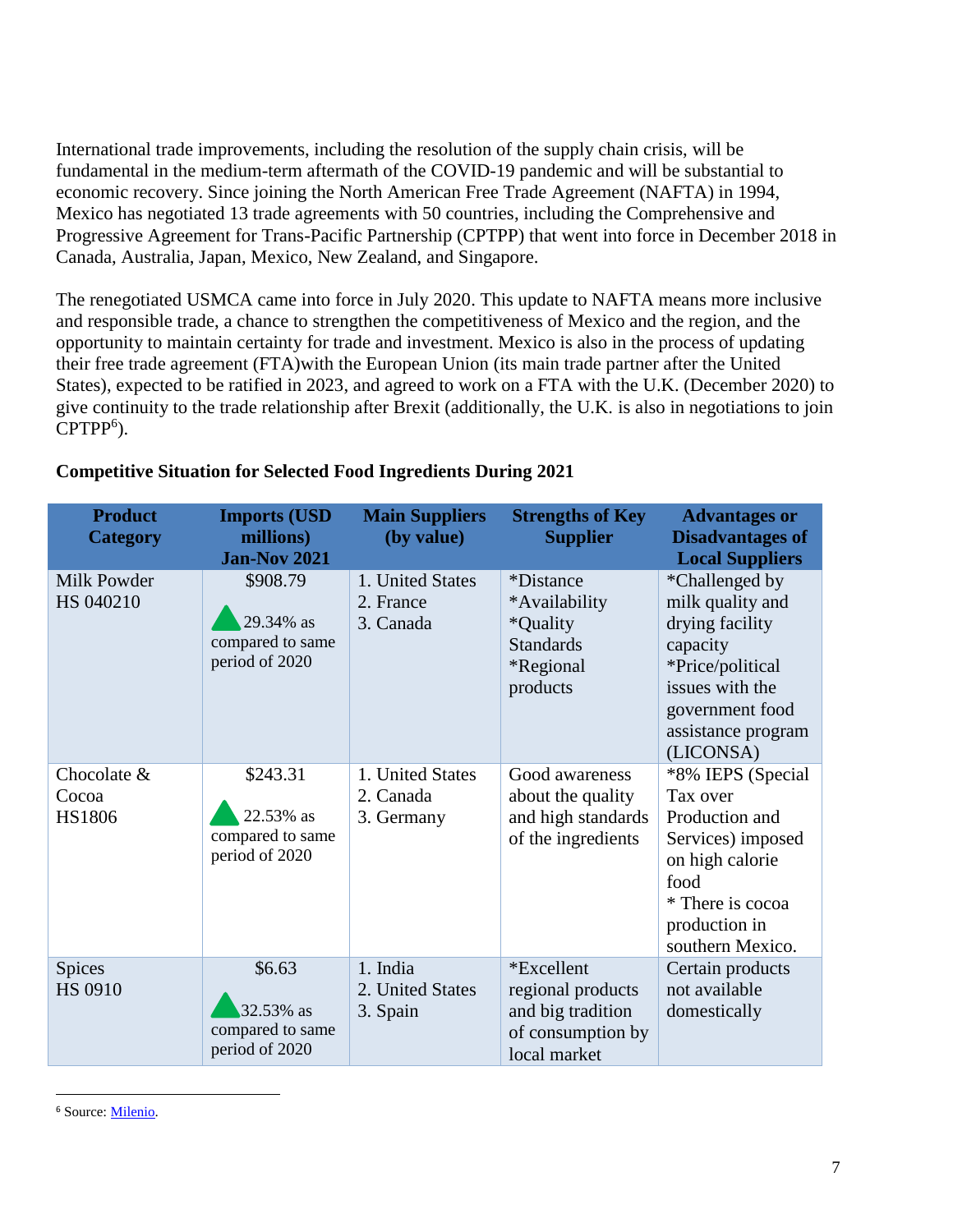| <b>Product</b><br><b>Category</b>                         | <b>Imports (USD</b><br>millions)<br><b>Jan-Nov 2021</b>     | <b>Main Suppliers</b><br>(by value)          | <b>Strengths of Key</b><br><b>Supplier</b>                                                 | <b>Advantages or</b><br><b>Disadvantages of</b><br><b>Local Suppliers</b>                                                                                             |
|-----------------------------------------------------------|-------------------------------------------------------------|----------------------------------------------|--------------------------------------------------------------------------------------------|-----------------------------------------------------------------------------------------------------------------------------------------------------------------------|
| Turkey<br>HS 020724,<br>020725, 020726,<br>020727, 160231 | \$395.44<br>42.97% as<br>compared to same<br>period of 2020 | 1. United States<br>2. Chile<br>3. Brazil    | <i>*Distance</i><br>*Availability<br>*Quality<br><b>Standards</b><br>*Regional<br>products | *Mexico offers a<br>strong market for<br>further processing<br>with well-<br>developed<br>distribution<br>channels.<br>*Low domestic<br>production of<br>turkey meat  |
| Cereals & Prep<br>Food<br><b>HS 1904</b>                  | \$53.28<br>1.4% as<br>compared to same<br>period of 2020    | 1. United States<br>2. Canada<br>3. Italy    | *Quality<br>*Innovation                                                                    | *8% IEPS (Special<br>Tax over<br>Production and<br>Services) imposed<br>on high calorie<br>food.                                                                      |
| Sauces, Flours &<br>Condiments<br><b>HS 2103</b>          | \$317.99<br>22.76% as<br>compared to same<br>period of 2020 | 1. United States<br>2. Spain<br>3. Guatemala | *Tradition<br>*Regional<br>products like<br>those in the<br>domestic market                | *Large, well<br>established baking<br>sector<br>*Pizzas,<br>hamburgers, and<br>tacos remain<br>popular food<br>choices for<br>Mexicans.                               |
| Treenuts<br><b>HS 0802</b>                                | \$253.15<br>14.33% as<br>compared to same<br>period of 2020 | 1. United States<br>2. Turkey<br>3. China    | *Proximity and<br>quality of U.S.<br>product                                               | *8% IEPS (Special<br>Tax over<br>Production and<br>Services) imposed<br>on high calorie<br>food                                                                       |
| Peanuts<br><b>HS 1202</b>                                 | \$173.67<br>32.92% as<br>compared to same<br>period of 2020 | 1. United States<br>2. China<br>3. Brazil    | *Proximity and<br>quality of U.S.<br>product                                               | *Local production<br>does not cover the<br>local market<br>demand.<br>*8% IEPS (Special<br>Tax over<br>Production and<br>Services) imposed<br>on high calorie<br>food |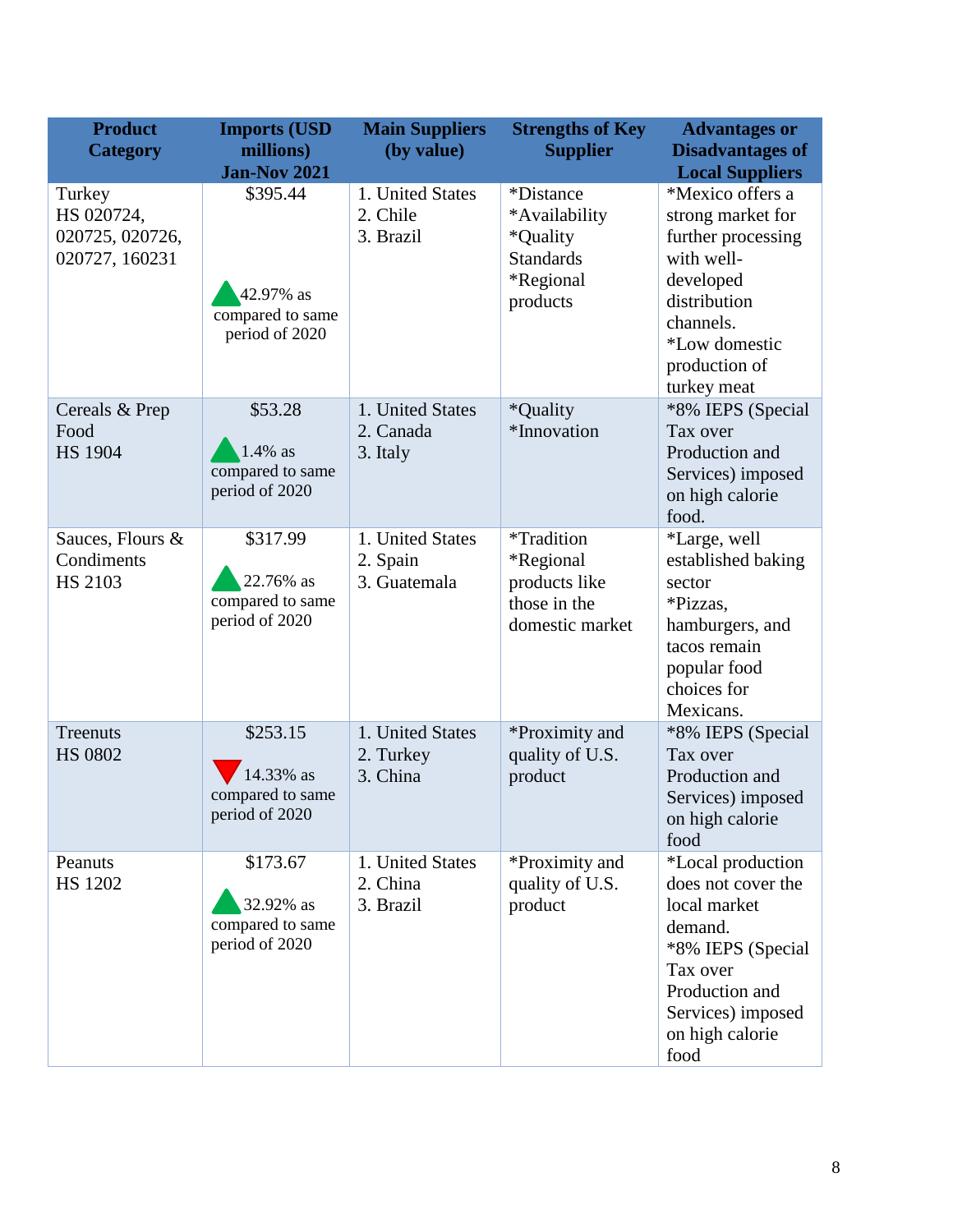## **SECTION IV: BEST PRODUCT PROSPECTS**

The pandemic changed a lot of things for a lot of people; the way they eat and shop for food is only one of them. A lot of Mexicans are focused on maintaining a healthy lifestyle through a balanced diet. Niche opportunities continue to appear as the processing sector diversifies and consumers demand various convenient, healthful, and high-quality foods. Combining ingredients that can help reduce stress while helping increase the immune system has the potential to appeal to consumers seeking to be well and healthy in a post-COVID-19 world. A deeper view into these changes can be found on our [report](https://apps.fas.usda.gov/newgainapi/api/Report/DownloadReportByFileName?fileName=Mexican%20Food%20and%20Beverage%20Consumption%20Following%20COVID--2021%20Consumer%20Survey%20Summary_Mexico%20City%20ATO_Mexico_01-31-2022) "Mexican Food and Beverage Consumption Following COVID-19 – 2021 Consumer Survey Summary" on the GAIN system.

According to Innova Market Insights®, the top eight food and beverage subcategories with most product launches in 2021 in the Mexican market were sweet biscuits and cookies, seasonings, coffee, cold cereal, snack nuts and seeds, cereal and energy bars, vegetables, and fish and seafood. The comparison with product launches in the same subcategories for 2020 can be seen in Figure 1.



### **Figure 1. Percentage of New Product Launches by Subcategory in Mexico 2020/2021**

Source: Innova Market Insights Database 2022.

Based on Post assessments, some products (ingredients and processed foods) with potential are:

- Milk protein (especially 90% milk protein);
- Micellar Casein;
- Dairy products with added health benefits (with probiotics or lactose free);
- Natural, organic, and dehydrated ingredients;
- Premium products;